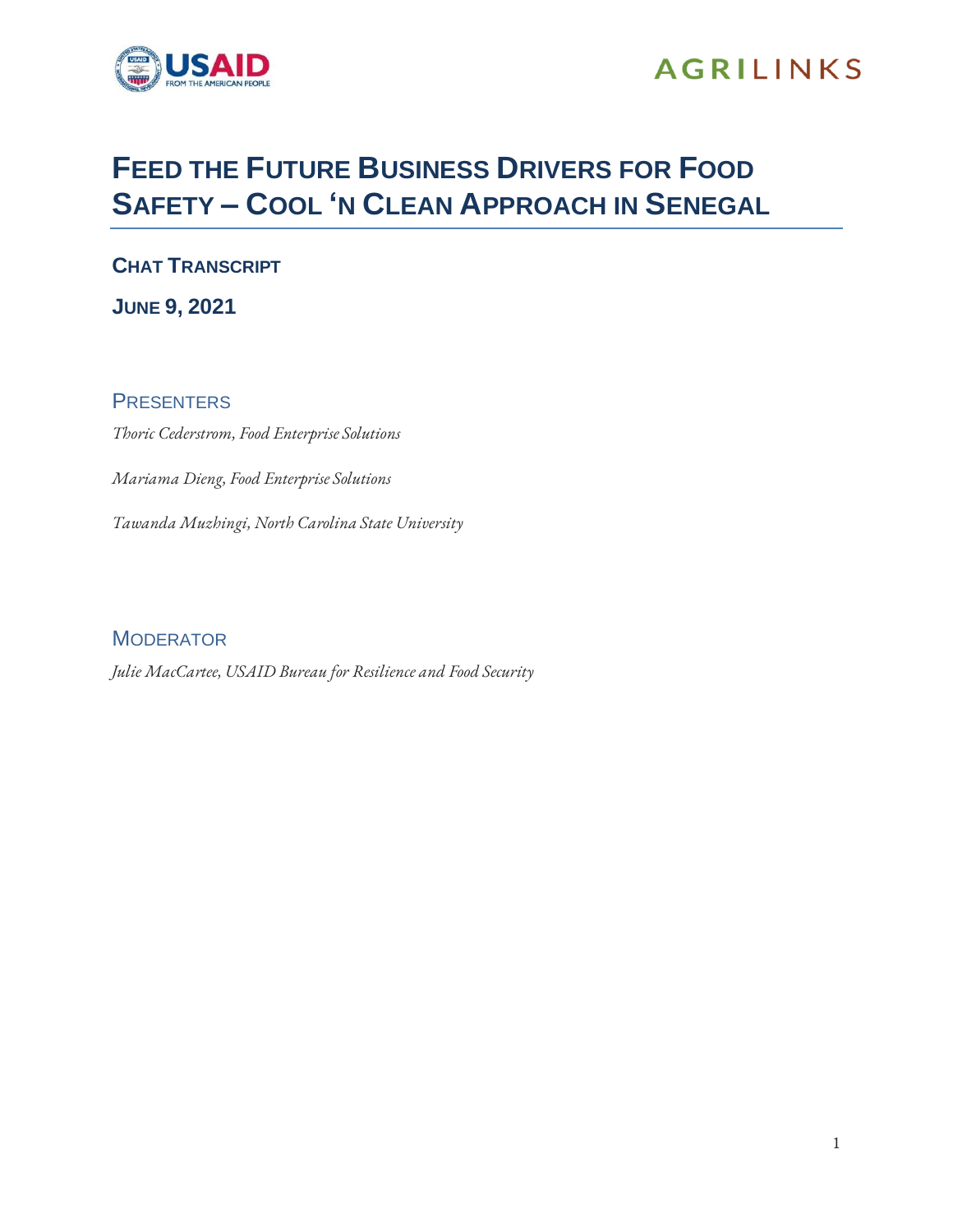**[Tracy Mitchell] Hi. This is Tracy Mitchell with RTI, based in the US.**

**[Jacque Njonjo] Hi , I am Jacque, I am joining from Nairobi, Kenya and I lead the Africa food safety program for IFC - World Bank**

**[Ghislaine Muyangata] Hi this is Ghislaine, based in Zimbabwe**

**[Russ Webster] Welcome everyone to the BD4FS Webinar! - Russ Webster, BD4FS COP and President, FES**

**[John Scicchitano] I'm the founder of Pangea Ventures Inc, promoting investment in SME agribusiness in West Africa, based in the US and Ghana. [www.PangeaAfrica.com](http://www.pangeaafrica.com/)**

**[Salimata Massaly] Salimata Massaly USAID Senegal**

**[Alassane Aw] Hi I am Alassane Aw form Syngenta Foundation I am based at Senegal**

**[Damodar Kanel] Hi, Damodar Kanel from Nepal**

**[Nay Myo] I am Nay Myo (Mr.) joining from Myanmar.**

**[Yoro Diaw] Hi, I'm Yoro Diaw CEO of Dadch&co Market Research Agency based in Senegal**

**[Phaindra] Hi, This is Phaindra, I am joining from Kathmandu, Nepal, FES**

**[Cathrine Schwader] Cathrine Schwader with Winrock International, based in the US. I'm interested in this webinar as it relates to my work on the USDA FFPr project in the Philippines (B-SAFE) which focuses on strengthening SPS systems including a cold chain component.**

**[Aryana Sutton] Hi I'm Aryana, I'm based in Washington D.C. right now and I'm interning with We-Empower Inc.!**

**[F.C. Agricola] Hello, I am Fera Agricola, Food Scientist based in Lilongwe, Malawi**

**[KHAYALI SHERELL JOHN] Hi! Khayali John from Sri Lanka, Health and Nutrition Specialist for ADRA Sri Lanka**

**[Santosh Khanal] Hi, Santosh Khanal from Nepal**

**[Richa Lamichhane] Hi, I am Richa Lamichhane and I am joining from Kathmandu Nepal**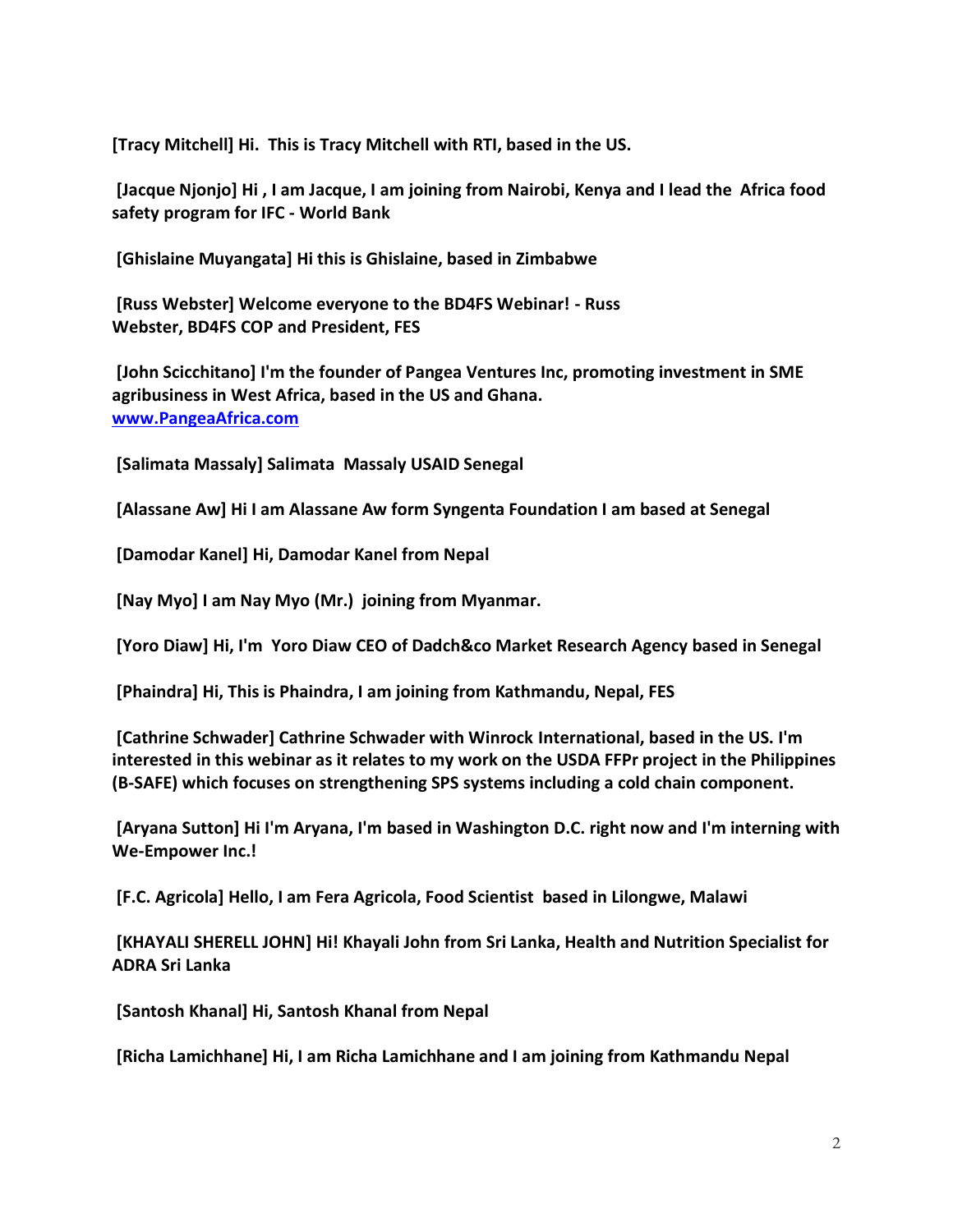**[Alyssa Killingsworth] Hello all, Alyssa Killingsworth with Convoy of Hope! Based in U.S. (Springfield, MO)**

**[] Hi everyone! Olushola Adeniyi from Nigeria**

**[Tanner Clegg] I'm Tanner, from We-Empower Inc., based in Washington DC**

**[Segundo Saúl Fuentes Delgado] Hi, I am Segundo Fuentes from International Potato Center, Lima-Peru**

**[Dr. Lisa Kitinoja] Hello everyone, I am Lisa Kitinoja of The Postharvest Education Foundation.**

**[Guest] Hello , I am Manju Chhetri; Food Safety Consultant and Auditor based on Nepal.**

**[Russ Webster] Great to see so many BD4FS friends and colleagues here - thanks for joining!**

**[Hilmy Ishak] Hello, I'm Hilmy Ishak, joining from Sri Lanka. I'm the Country Director of USAID Farmer to Farmer Sri Lanka Program.**

**[Godbless Safugha ] Hi everyone, I am Godbless Safugha, CEO of Emeraid Capital Management and Consults Ltd. We work with the Local food processors in Bauchi State, Nigeria (Rice, Soybean, and Groundnut Value Chain)**

**[Bernard Darfour] Hello, Bernard Darfour, Postharvest expert with BNARI/GAEC, Ghana**

**[Guest] Hi VM everyone, I'm Jean Markendy Charles & M&E officer for the Sustainable Agriculture Program for FONHDAD in Haïti**

**[Jovie Ann Quirante] Hello everyone, I am Jovie Ann Quirante from Philippines.**

**[Yevheniia Varyvoda] Greetings to all the webinar participants - Yevheniia Varyvoda, University of Arizona, USA**

**[Maurice SCHEHR] Hi from France !**

**[Julie MacCartee] Welcome, everyone! It's great to know where everyone is joining from.**

**[Juan Carlos Aguayo] Hello everyone... Greetings from Bolivia**

**[Annet Namuli] Hi**

**[Annet Namuli] Am Annet Namuli from Uganda, working with Solidaridad EAC as the senior project officer**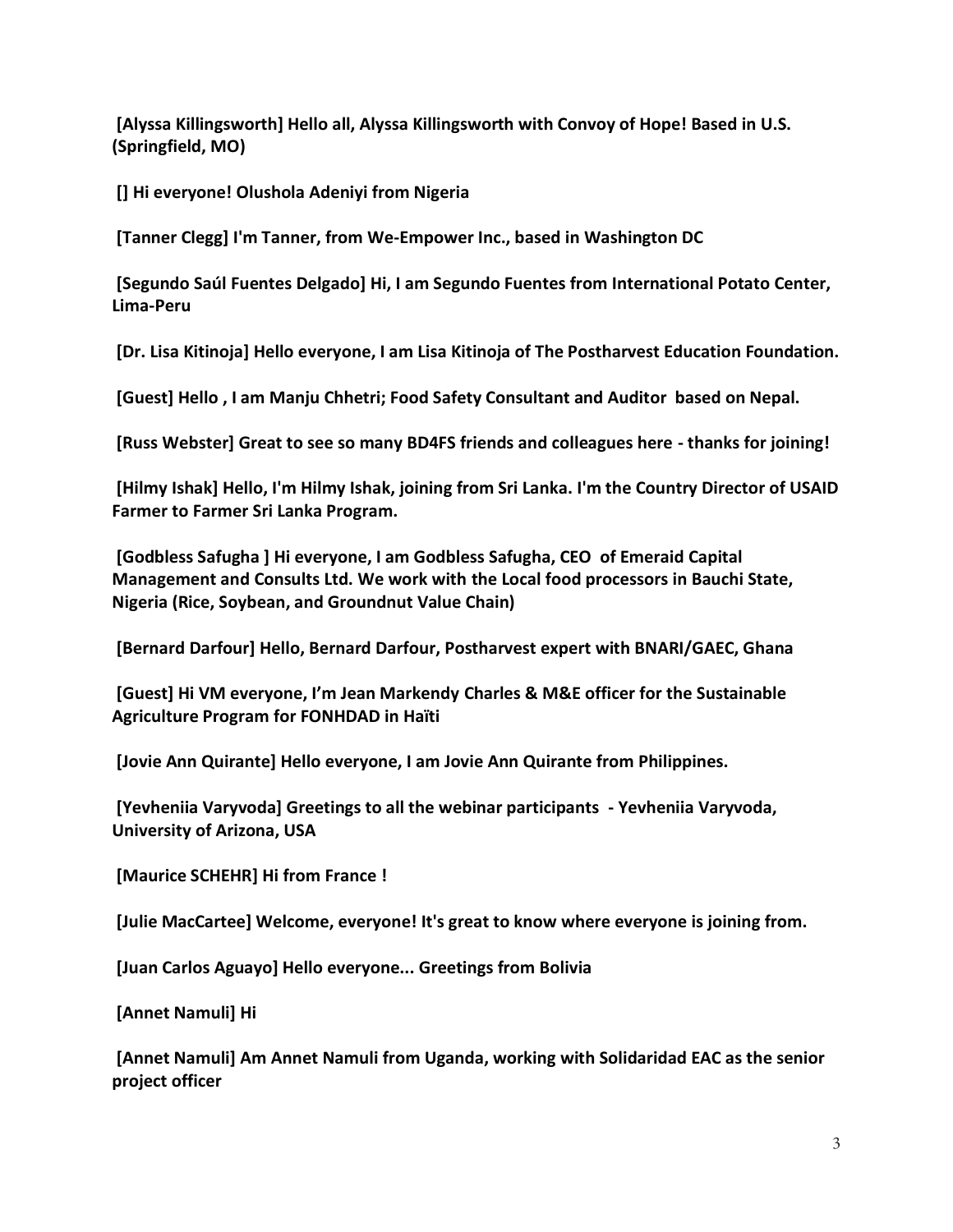**[Joell Eifert] Hi Joell Eifert, Director of the Food Innovations Program at Virginia Tech. The program assists food entrepreneurs in Virginia (U.S.)**

**[Jean-Michel Voisard] Hello, this is Jean-Michel Voisard from RTI Intl currently based in Washington DC. Excited to learn about this new program sin Senegal!**

**[Julie MacCartee] Welcome, all! Thanks for joining.**

**[Julie MacCartee] Please ask your questions for the presenters any time, using the Q&A button on the right-hand side of your screen**

**[Christopher S Wayne] Hi, Chris Wayne, GrowNYC Farmer Assistance, located in New York City.**

**[Uy Duc Pham] Hi from Vietnam**

**[Roni Levy] Hi. Roni Levy from the Pears Program for Global Innovation based in Tel Aviv Israel.**

**[Roy Conners] Hi I'm Roy, and I'm interning with We-Empower Inc.!**

**[Stephanie Landers Silva] Hello everyone! Joining from Abt Associates, where I focus particularly on engaging the private sector on development issues (especially in agriculture), as well as on integrating gender and inclusion issues across our work.**

**[Elvis BAKENGEMUNGU] Hi all, Elvis BAKENGE from Burundi, I'm interesting with private sector development**

**[ [Brian Hernandez] Hello Everyone, feel free to use the toggle slider at the bottom of your screen to enlarge the presentation or speaker for your personal view.**

**[Russ Webster] Welcome everyone! Thank you for joining!!**

**[Jean-Michel Voisard] I see you are partnering with Supermarket chain Auchan. Do you have a strategy to approach the large less equipped traditional food sector?**

**[Elhadji Abdou GUEYE] Elhadji Abdou GUEYEHello**

**[Jean-Michel Voisard] Hey ElHadj!**

**[Elhadji Abdou GUEYE] yes JM I'm here**

**[Russ Webster] Just a reminder to please put your questions in the Q&A box.**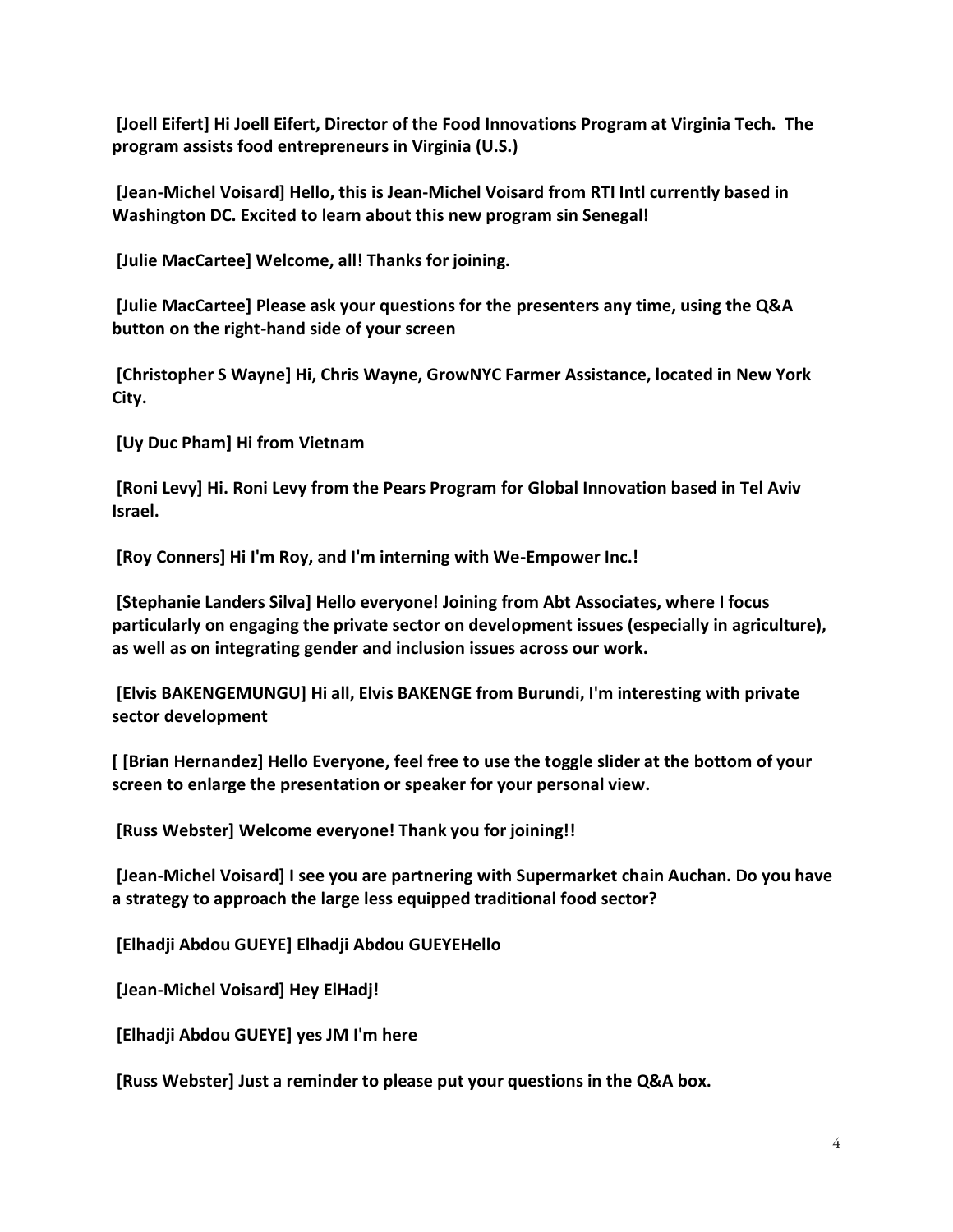**[Jean-Michel Voisard] Glad you are following this initiative! Lots to scale there.**

**Durlave Roy] Great**

**[Jenna] Hello everyone - Jenna Borberg from Food Enterprise Solutions here. Wonderful to see representation from roughly 20 countries here!**

**[Dan Norell] Hello, Dan Norell, Principal Consultant, Economic Development with EconDev International based in metro Washington DC**

**[Fatoumata GAYE] Hi Everybody,**

**[Fatoumata GAYE] Fatoumata Gaye- Senegal Dadch-Co Market Research**

**[Mohammed Razu Ahmed] I am Razu from Bangladesh. Sorry I was traveling so I could not see the mail before.Just see it.**

**[] Greetings everyone**

**[Stephanie Landers Silva] Thank you for that concrete example, Tawanda!**

**[Jacque Njonjo] I would like to invite all of you to ICAF Africa Food Safety forum, scheduled for Tuesday next week , the 15th June. Let us continue the discussion on Food Safety. Here is the link.Hi all, Here is the link for Africa Food Safety Forum**

**<http://afsf.icaf-ci.com/>**

**[Jacque Njonjo] I would like to invite all of you to ICAF Africa Food Safety forum, scheduled for Tuesday next week , the 15th June. Let us continue the discussion on Food Safety. Here is the link. Africa Food Safety Forum<http://afsf.icaf-ci.com/>**

**[Roberta Lauretti-Bernhard] Thank you AGRILINKS TEAM!!!**

**[Jane Milanoi Kuluo] Thank you for the great presentations!**

**[Yohannes Tesfu] Thank you**

**[Guest] Thank you everyone for wonderful and informative session.**

**[] Thank you**

**[] Hello Everyone, am Lydia Ameh Nigeria FtF Agricultural Extension and Advisory Services,**

**[] thanks**